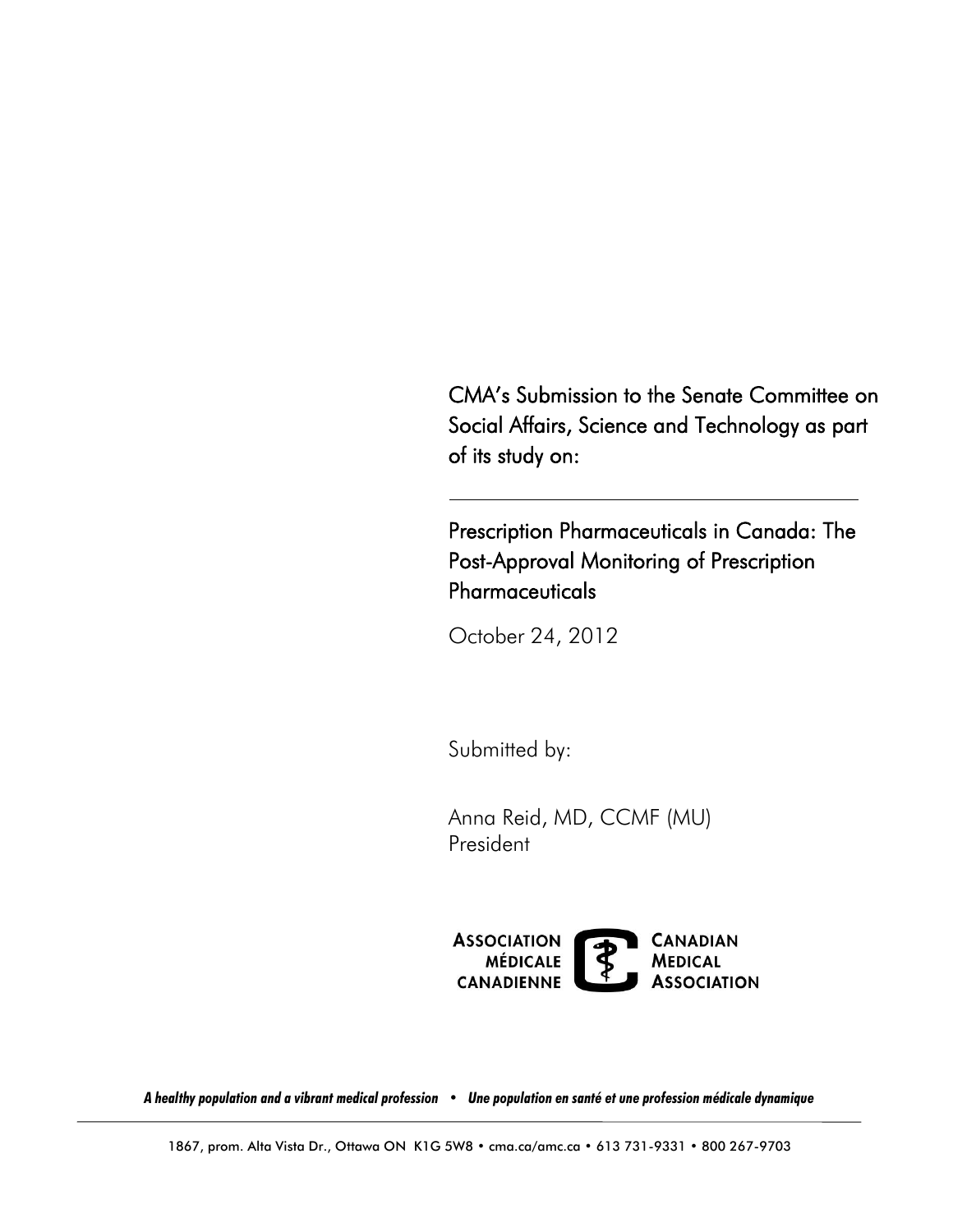Founded in 1867, the Canadian Medical Association (CMA) is the national voice of Canadian physicians. , CMA's mission is to serve and unite the physicians of Canada and be the national advocate, in partnership with the people of Canada, for the highest standards of health and health care.

On behalf of its more than 76,000 members and the Canadian public, CMA performs a wide variety of functions. Key functions include advocating for health promotion and disease/injury prevention policies and strategies, advocating for access to quality health care, facilitating change within the medical profession, and providing leadership and guidance to physicians to help them influence, manage and adapt to changes in health care delivery.

The CMA is a voluntary professional organization representing the majority of Canada's physicians and comprising 12 provincial and territorial divisions and 51 national medical organizations.

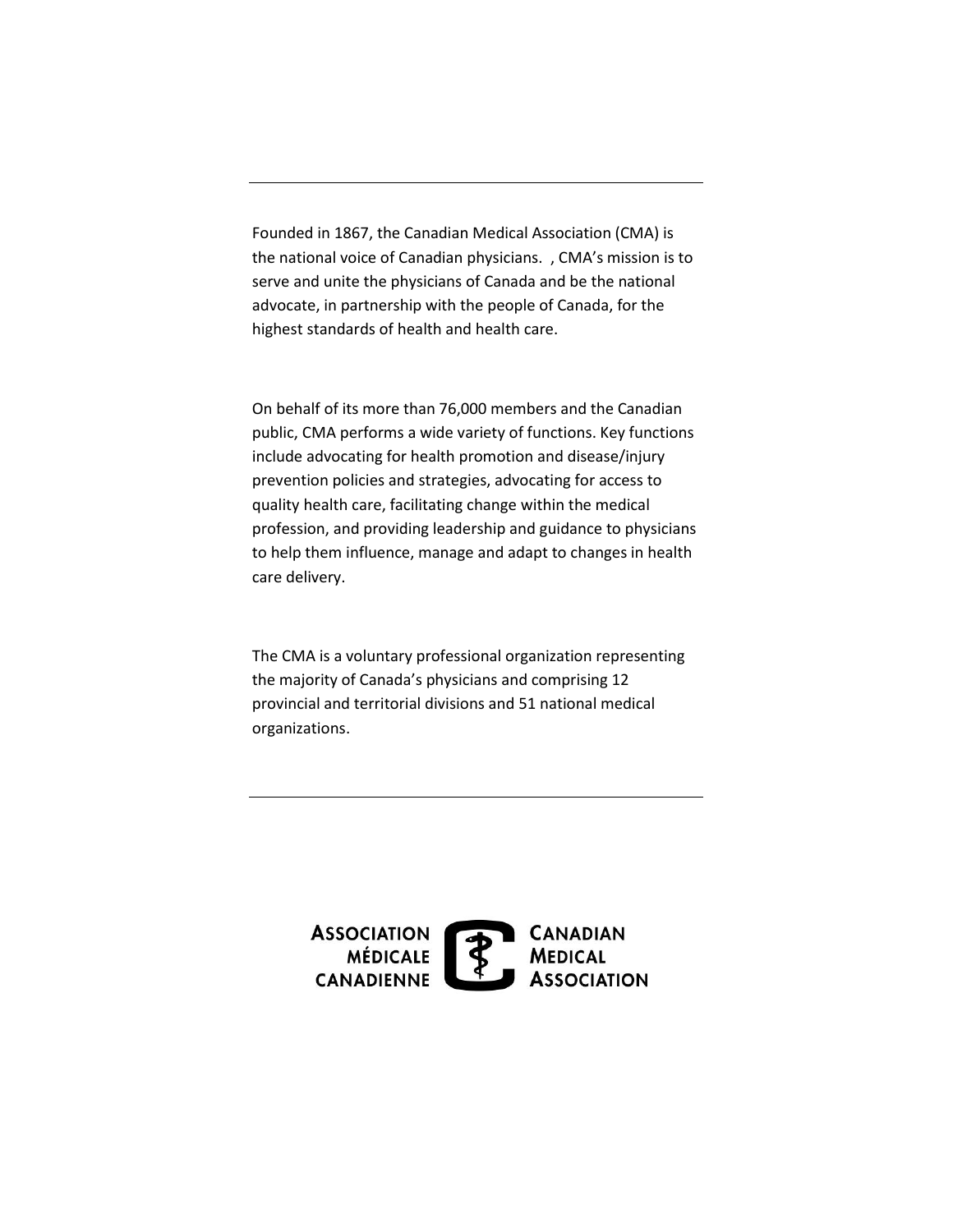# 1) Introduction

 The Canadian Medical Association is pleased to take part in the second phase of the study of prescription pharmaceuticals by the Senate Standing Committee on Social Affairs, Science and Technology. During the first phase, we presented the CMA's policy position regarding clinical trials and the process for approving new drugs for use. In this phase we will discuss our position and recommendations on post-approval surveillance of prescription drugs.

 The Canadian Medical Association represents 76,000 physicians in Canada. Its mission is to serve and unite the physicians of Canada and to be the national advocate, in partnership with the people of Canada, for the highest standards of health and health care.

 Prescription drugs are a very important part of high quality and cost-effective health care. They can prevent serious disease, reduce the need for hospital stays, replace surgical treatment and improve a patient's capacity to function productively in the community. Therefore, the CMA has developed a substantial body of policy on pharmaceutical issues, including on the post-approval surveillance of prescription drugs.

The essence of our position is contained in our first recommendation:

### Recommendation 1:

### The CMA recommends that federal and provincial/territorial governments collaborate to develop and implement a national pharmaceutical strategy to ensure that every Canadian has timely access to an adequate supply of safe and effective prescription drugs.

 This recommendation has two elements: "safe and effective" and "adequate supply," both of which we will discuss in this submission.

## 2) Ensuring Safety and Effectiveness

 As we have previously told this Committee, the CMA supports a robust regulatory framework and system for researching and approving new pharmaceutical products. But however strong Canada's pre-approval system is, it will not identify all potential problems with a new drug. Pre-approval clinical trials tend to focus on small numbers of patients, and exclude vulnerable groups such as children and the elderly. They also tend to be of short duration, whereas in the real world, patients may take these drugs for years. As a consequence, problems with a drug are often identified only after widespread, long-term use in the general population. For this reason, it is essential that Canada have in place a robust regulatory framework that includes a timely system to monitor the performance of prescription drugs after they come on the market.

 The Government of Canada has taken several recent steps to enhance its drug surveillance system. In 2009, it established the Drug Safety and Effectiveness Research Network. In 2008, it introduced Bill C-51, *An Act to Amend the Food and Drugs Act*, to improve drug safety and effectiveness monitoring by Health Canada. Unfortunately, the bill died with the 2008 election call and has not been re-introduced. That is why we are pleased that the Senate has chosen to re-open this issue.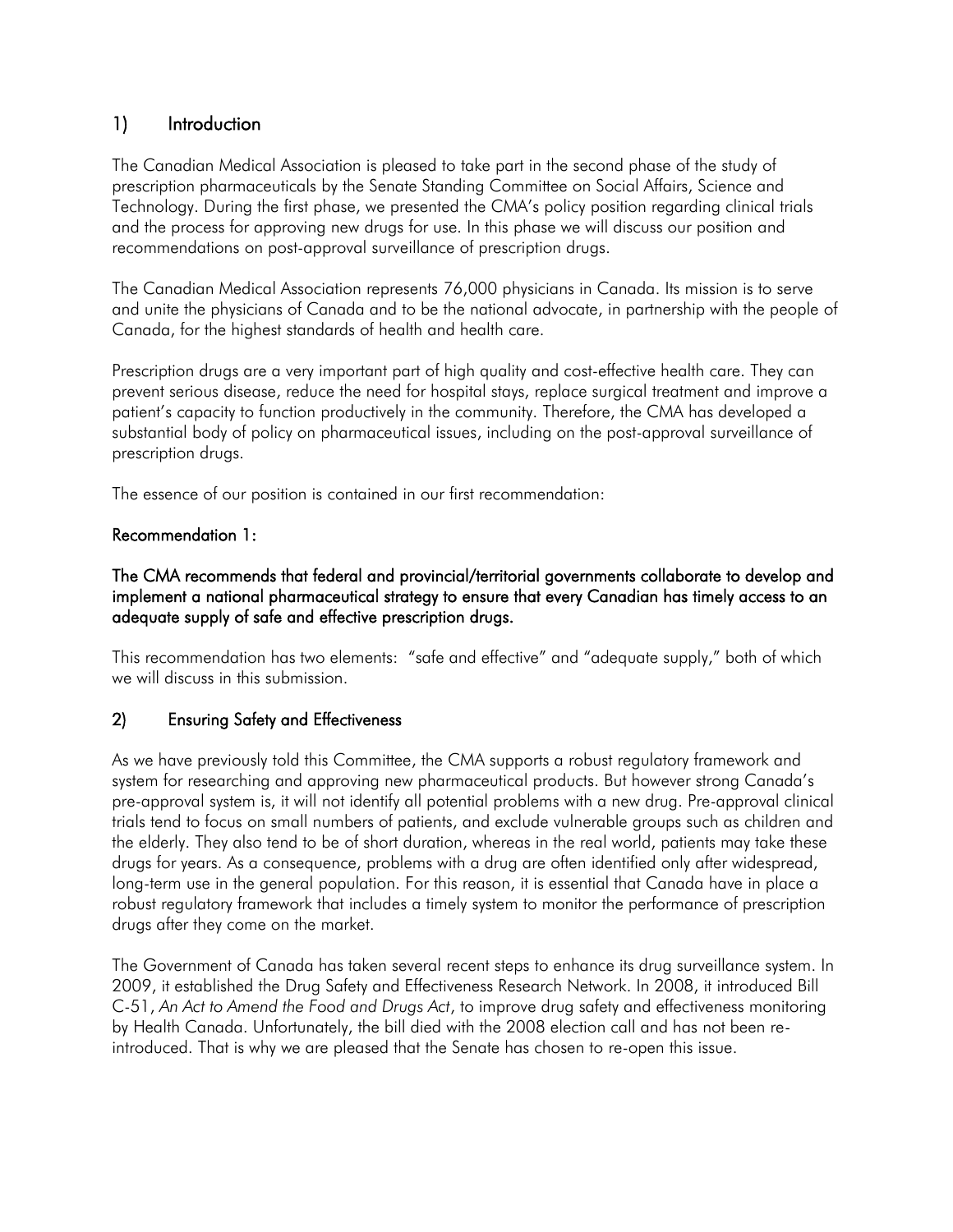What would a comprehensive post-approval surveillance regulatory framework and system look like? In order to effectively monitor the safety and effectiveness of the country's drug supply, the CMA believes it should include:

## a) Comprehensive processes for gathering drug safety and effectiveness data

 In gathering data about adverse drug reactions (ADRs) in Canada, Health Canada has traditionally relied on spontaneous reports from manufacturers and health professionals. The government could enhance its capacity to gather information by:

- making it easier for physicians and other health professionals to report ADRs voluntarily. This can be accomplished by making the reporting system user-friendly and easy to incorporate into a practitioner's busy schedule. Health Canada has improved the process by introducing online reporting, which may have contributed to the significant increase in the number of ADR reports over the past 10 years. The reporting process could be made even more efficient by incorporating it directly into the Electronic Medical Record (EMR) as this is developed.
- $\bullet$ augmenting spontaneous reports with information gathered through other, more systematic means. These could include formal post-market studies of specific drugs, or recruitment of "sentinel" groups of health care providers who would contract to report ADRs in detail, and who, because of these contractual obligations, would be committed to assiduous reporting.

## b) A capacity for rigorous and timely data analysis to identify significant threats to drug safety.

Information gathering does not in itself constitute post-market surveillance. In our opinion, the most important element of the process is the monitoring and analysis that occurs once an adverse drug reaction (ADR) report has been received.

Monitoring capacity requires rigorous data analysis that can sort "signal from noise" – in other words, sift through the reports, find the ones that indicate unusual events, investigate their cause, and isolate those that indicate a serious health risk. It also requires that the analysis be timely: we note that in 2011 the Auditor General was particularly critical of Health Canada's post-market surveillance timeliness, noting that it could take several years for reports to be reviewed internally.

Post-market monitoring should do more than identify safety risks. It should also provide information about a drug's efficacy and effectiveness. Does it achieve the health outcome for which it is being marketed? Does it perform better than other drugs or therapies for the same condition?

## c) Communication of useful information to health care providers and the public.

When new information is uncovered about a prescription drug, it is important that physicians and other health professionals are made aware of it as quickly and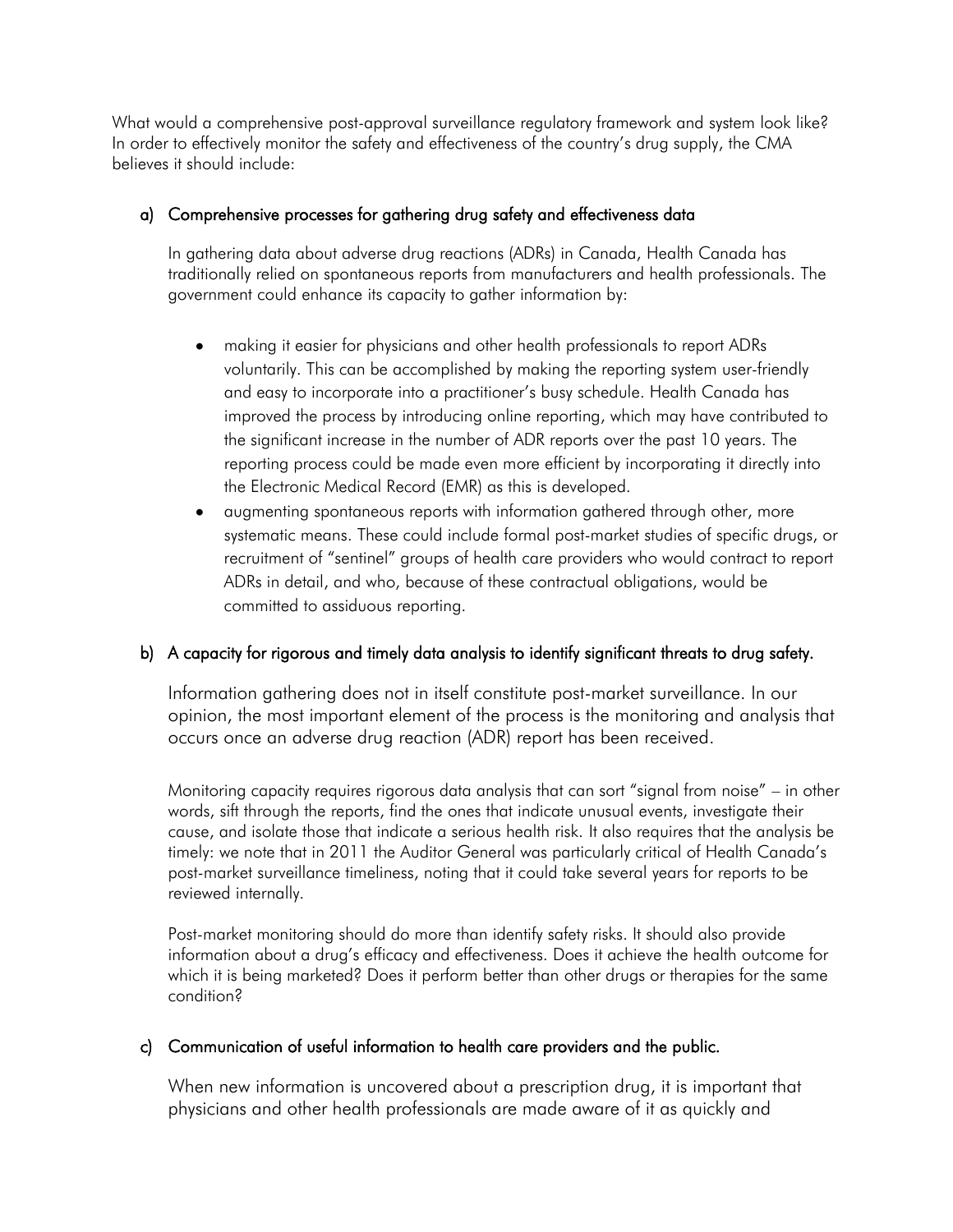health professionals, which they can absorb quickly and incorporate into their alone but also its implications for their patients and practice: for example, whether efficiently as possible. Therefore, post-approval surveillance requires a system for communicating timely, reliable and objective information to physicians and other everyday practice. Ideally, this communication would report not the safety problem some patients are particularly at risk, or whether therapeutic alternatives are available.

## Recommendation 2:

 The CMA recommends that Health Canada continue to improve the capacity of its post-approval surveillance system to:

- Make it easier for health professionals to submit voluntary ADR reports;  $\bullet$
- Analyze the data that has been gathered in a rigorous and timely manner; and
- Communicate essential information to health care providers and the public in a timely and user-friendly manner.

## d) Increased regulatory authority for Health Canada

 Drug safety is a serious issue; recent research has revealed that nearly a quarter of new drugs to patient safety we believe Health Canada should have the legal authority to take strong action when a safety problem is identified. approved in Canada will eventually receive a serious safety warning<sup>1</sup>. Given the potential risks

The CMA recommends that Health Canada should be given the authority to:

- require post-market studies of newly approved drugs if clinical trials identify possible safety risks;
- require manufacturers to disclose information if Health Canada thinks it germane to making a decision in the interest of patient safety; and
- take action if post-market research uncovers new safety concerns. This could mean ordering changes to product labels, or pulling a product off the market.

 Granting Health Canada this regulatory authority is only the first step. Health Canada should not hesitate to use this authority if the situation warrants.

## 3) Ensuring an Adequate Drug Supply

 In the past few years Canada's doctors have become deeply concerned about the persistent shortages of drugs that they and their patients are encountering. In a survey of physicians conducted by the CMA in September 2012, two-thirds of respondents said that the shortage of drugs was a significant issue in terms of its impact on patient care and outcomes. Of these physicians, 70 per cent indicated that their patient received a less effective medication, and 20 per cent had patients who had suffered clinical deterioration because an alternate drug was substituted. This in turn leads to a greater demand on the health care system, whether in physician visits or emergency room treatments. Twenty-three per cent

 $\overline{a}$  $1$  Lexchin J. New drugs and safety: what happened to new active substances approved in Canada between 1995 and 2010?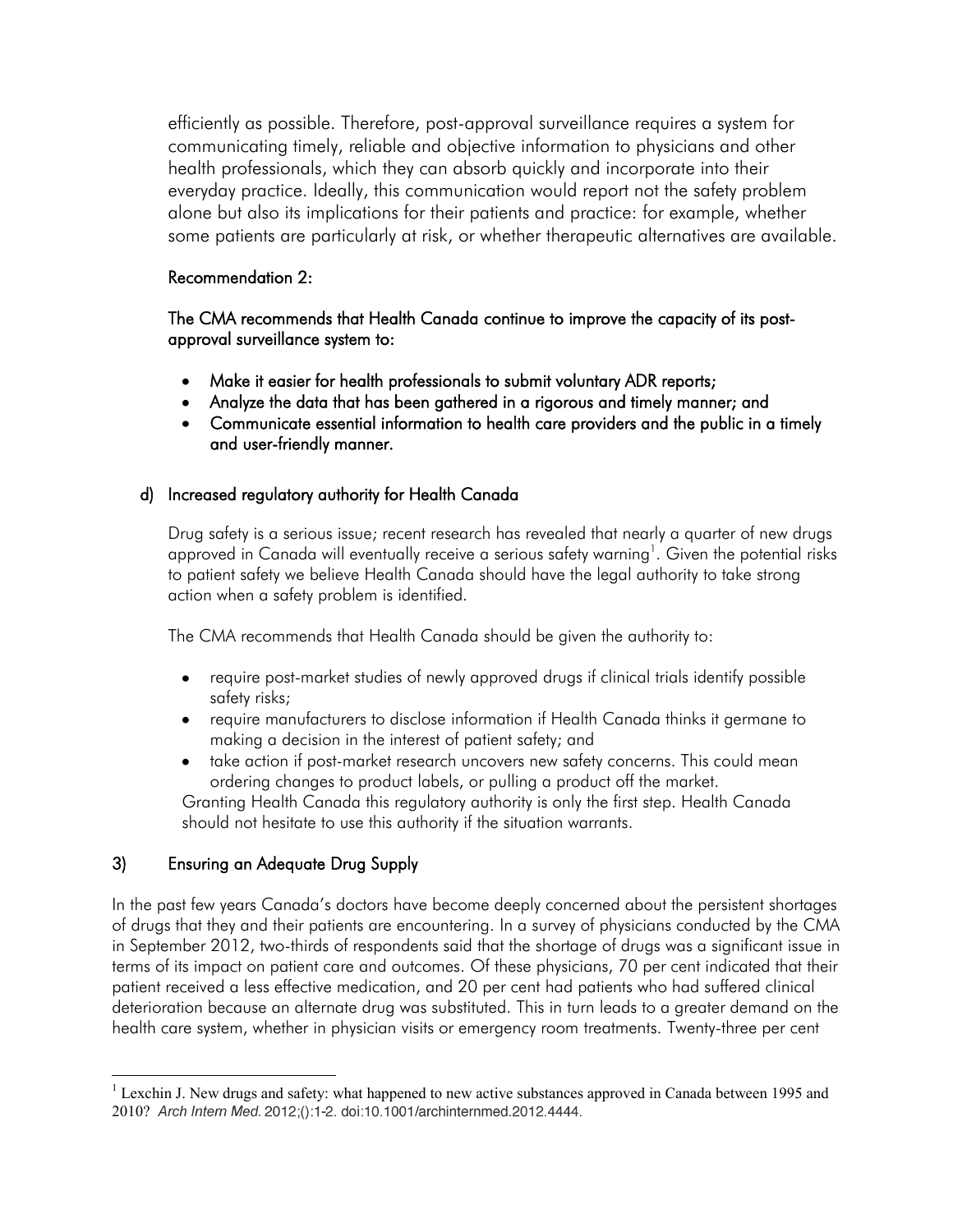reported that their patient suffered financially due to the cost of the substituted medication, since many of the drugs in short supply are older, low-cost generics.

 The lack of information about shortages compounds the stress of dealing with them. When physicians prescribe a medication, unaware that it is in short supply, they later have to provide the patient with a new prescription, which often requires an additional patient visit. Physicians have expressed their frustration at the time it takes to find an appropriate substitute drug – time which could better be spent in patient care.

 As a consequence, the CMA strongly supports the development of a comprehensive system for monitoring domestic shortages of medically necessary drugs. To be of greatest benefit to doctors, such a system should include:

- Information about the product in short supply;
- Expected duration of the shortage;
- Therapeutic alternatives;
- Regions affected;
- Notification of the end of the shortage.

 Although pharmaceutical industry associations and drug manufacturers are now supporting a drug shortage reporting website (http://www.drugshortages.ca/drugshortages.asp), there is room for improvement. The reporting website does not yet capture all of the drug product shortages. It must become more user friendly for health practitioners and the public, with search and sort functions to easily find product listings. In addition, a mechanism to obtain information on possible therapeutic substitutions would be of value to practitioners.

### Recommendation 3:

### The CMA recommends that Health Canada work with provincial and territorial governments, industry groups and health professionals to enhance the current system for reporting drug shortages and ensure its sustainability.

 Finally, while a reporting system to provide information to health professionals and Canadians on drug shortages is valuable, it is essential that Canada address the root causes of drug shortages. A review of the supply processes, both domestic and international, is strongly recommended.

 While the CMA acknowledges that provinces are responsible for purchasing drugs, we believe that solutions will be stronger if all provinces, and the federal government, work together on them. And since drug shortages are an international concern, it is the responsibility of the Government of Canada to work with other countries in seeking solutions.

### Recommendation 4:

 The CMA supports an investigation into the underlying causes of prescription drug shortages in Canada.